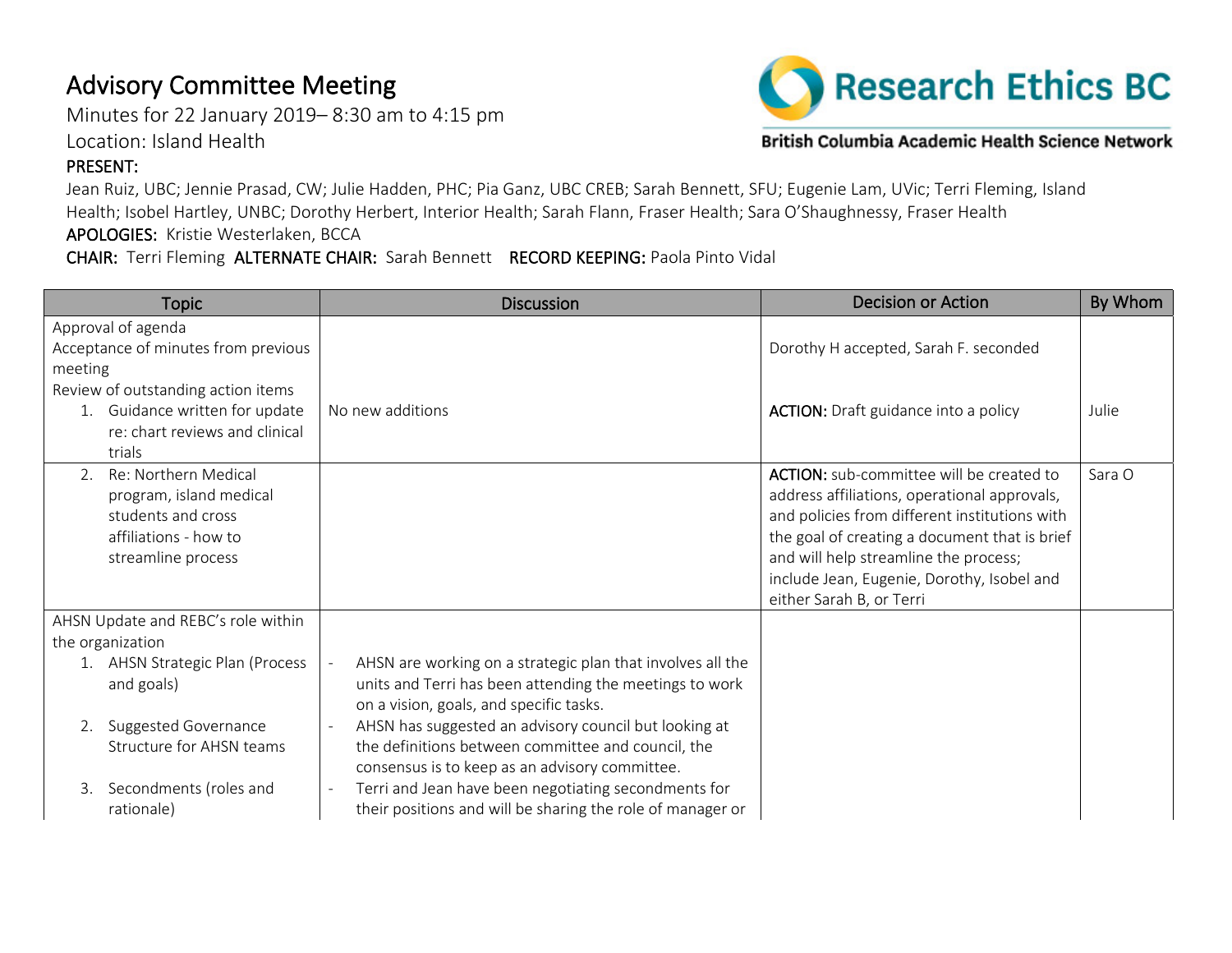| <b>Topic</b>                                                                                                                                                                                                                                                                                                                                                                                                      | <b>Discussion</b>                                                                                                                                                                                                                                                                                                                                                                                                                                                                                                                                                                                                                                                                                                                                                                                                                                                                                                                                                  | <b>Decision or Action</b>                                                                                                                                                                                                                                                                                                                                                                                                                                                                                                          | By Whom    |
|-------------------------------------------------------------------------------------------------------------------------------------------------------------------------------------------------------------------------------------------------------------------------------------------------------------------------------------------------------------------------------------------------------------------|--------------------------------------------------------------------------------------------------------------------------------------------------------------------------------------------------------------------------------------------------------------------------------------------------------------------------------------------------------------------------------------------------------------------------------------------------------------------------------------------------------------------------------------------------------------------------------------------------------------------------------------------------------------------------------------------------------------------------------------------------------------------------------------------------------------------------------------------------------------------------------------------------------------------------------------------------------------------|------------------------------------------------------------------------------------------------------------------------------------------------------------------------------------------------------------------------------------------------------------------------------------------------------------------------------------------------------------------------------------------------------------------------------------------------------------------------------------------------------------------------------------|------------|
| Selection of New Chair<br>$4_{\cdot}$<br>(nominations open)                                                                                                                                                                                                                                                                                                                                                       | unit director for REBC until the AHSN Strategic Plan is<br>finalized.<br>Terri will work 3 days and Jean 2 days a week for REBC<br>Sarah B. is the successful candidate for replacing Terri 3<br>days per week at Island Health<br>No concerns were raised from the committee on the<br>rationale or how the assignment of these roles were<br>decided.<br>Terri has resigned as Chair and no Chair has been<br>$\mathbb{Z}$<br>selected but nominations are open.<br>Next Chair will be from within the current Advisory<br>$\sim$<br>committee                                                                                                                                                                                                                                                                                                                                                                                                                   | <b>ACTION:</b> Please send any recommendations<br>for Chair to Terri and Jean as Unit Directors<br>for REBC                                                                                                                                                                                                                                                                                                                                                                                                                        | ALL        |
| Workshop on changes to REBC<br>1. Initial discussion on<br>governance framework<br>PROCESS: What are the                                                                                                                                                                                                                                                                                                          | Option 1: Representation from all institutions                                                                                                                                                                                                                                                                                                                                                                                                                                                                                                                                                                                                                                                                                                                                                                                                                                                                                                                     | Preferred option is blend of option 2 and 3                                                                                                                                                                                                                                                                                                                                                                                                                                                                                        |            |
| components that REBC needs,<br>e.g. coordinator, director,<br>counsel or secretariat etc. to be<br>successful<br>2. Re-make of the Advisory<br>Committee.<br>PROCESS: Think about what best<br>represents the collaborative<br>nature of Research Ethics BC and<br>how this can be continued i.e.<br>advisory council or committee,<br>ideal membership model: e.g.<br>regional, thematic, by<br>stakeholder type | Option 2: Regional, Specialty, Academic, Heath Authority<br>Option 3: AGMs (annually or bi-annually) face-to-face with<br>subcommittees (working groups). AGMs could coincide with<br>an education event (e.g. REB West)<br>How much capacity building will we be able to offer<br>smaller institutions and new partners?<br>Working groups can emerge on as needed-basis;<br>$\omega$<br>structured with timelines and the appropriate support<br>Hand selecting or vetting our committee members has<br>$\overline{\phantom{a}}$<br>been working for REBC.<br>Roles:<br>thematic expertise (behavioural, clinical, cancer,<br>$\bar{\phantom{a}}$<br>indigenous, pediatric), multi-jurisdictional research<br>occurs, region (northern, island(s), interior, lower<br>mainland etc.), history - experience, succession, patient<br>representation and/or community members, REB<br>members, researchers, position requires decision<br>capacity. (Maximum of 15) | <b>ACTION:</b> Create and send out an<br>environmental scan (needs assessment).<br>What is the research ethics landscape<br>across the province?<br>Are there any other institutions you<br>$\omega$<br>have modeled yourself after?<br>What are your topics of expertise?<br>$\overline{\phantom{a}}$<br>What tools do you use from other<br>$\omega$<br>institutions?<br>What role should REBC be in the<br>$\equiv$<br>province<br>How much pediatric research is<br>$\omega$<br>happening across the province (for<br>example) | Terri      |
|                                                                                                                                                                                                                                                                                                                                                                                                                   | Terms:                                                                                                                                                                                                                                                                                                                                                                                                                                                                                                                                                                                                                                                                                                                                                                                                                                                                                                                                                             |                                                                                                                                                                                                                                                                                                                                                                                                                                                                                                                                    | Terri/Jean |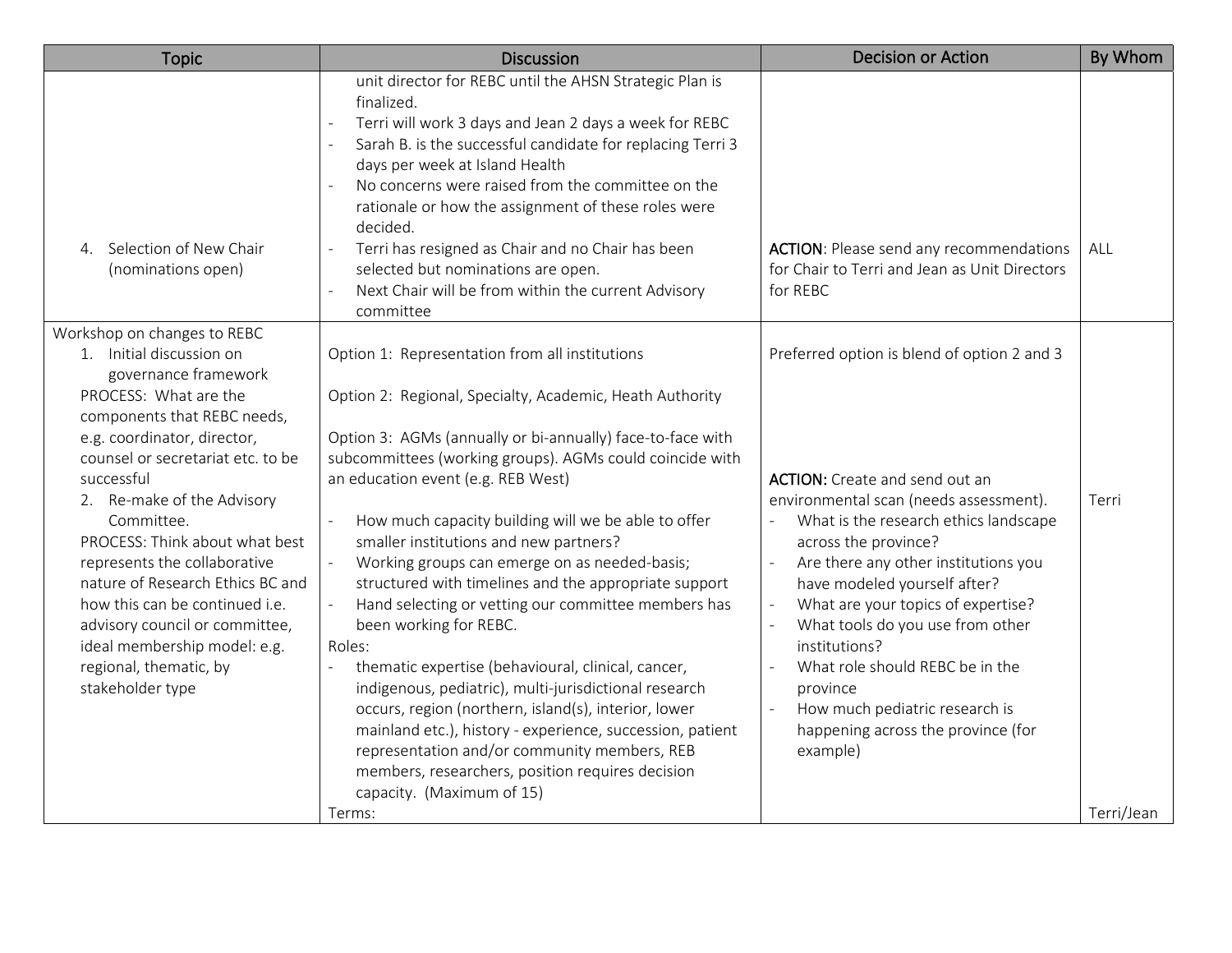| <b>Topic</b>                     | <b>Discussion</b>                                                          | <b>Decision or Action</b>                    | By Whom |
|----------------------------------|----------------------------------------------------------------------------|----------------------------------------------|---------|
|                                  | Suggested 1 plus 2 year extension with 6 max (AC will re-                  | <b>ACTION:</b> Develop Terms of Reference to |         |
|                                  | evaluate structure overtime)                                               | share with current Advisory Committee        |         |
|                                  | Chair:                                                                     |                                              |         |
|                                  | Facilitator, review agenda, work with the Secretariat,                     |                                              |         |
|                                  | support the drive of the AC. Help prioritize work. Refine                  |                                              |         |
|                                  | and promote vision. Work with the REBC Unit Directors                      |                                              |         |
|                                  | and partner organizations to define who the Advisory                       |                                              |         |
|                                  | Council members are.                                                       |                                              |         |
|                                  | Co-Chair as alternate.                                                     |                                              |         |
|                                  | Secretariat: Interface between REBC and AHSN                               |                                              |         |
|                                  | Coordinator (Paola), Manager/Director (2 secondment                        |                                              |         |
|                                  | positions - Terri and Jean in interim                                      |                                              |         |
|                                  | Future need for "Secretariat" will be determined while                     |                                              |         |
|                                  | working with AHSN on strategic plan and take direction<br>from the Council |                                              |         |
|                                  | Affiliate Institution:                                                     |                                              |         |
|                                  | One Vote but one to three members to AGM per year                          |                                              |         |
|                                  | (can speak on behalf of the institution). These members                    |                                              |         |
|                                  | could still be involved in mentoring and capacity building                 |                                              |         |
|                                  | events. They follow the models. They are active                            |                                              |         |
|                                  | members.                                                                   |                                              |         |
|                                  | <b>Working Groups:</b>                                                     |                                              |         |
|                                  | Can include Affiliate Membership plus Council Members                      |                                              |         |
|                                  | - institutional membership required.                                       |                                              |         |
|                                  | Conditions for Council Membership:                                         |                                              |         |
|                                  | TCPS2 compliant, previous history of multi-jurisdictional                  |                                              |         |
|                                  | research, willing to be BoR and capacity to act as BoR; Fill               |                                              |         |
|                                  | a role for expertise                                                       |                                              |         |
| New partner update               |                                                                            |                                              |         |
| 1. General Update (whose         | We have new partners that are interested in joining:                       |                                              |         |
| interested)                      | Camosun, Langara, BCIT, KPU, Emily Carr, TRU                               |                                              |         |
| 2. Reciprocity Agreement, i.e.   | Regarding the reciprocity agreement, we decided to wait                    |                                              |         |
| when can they join?              | for the governance structure and how to bring in                           |                                              |         |
| 3. RISe steps, e.g. work arounds | institutions without necessarily a formal agreement.                       |                                              |         |
| and setting up a board.          | AHSN has promised funds to support IT at UBC for PREP.                     |                                              |         |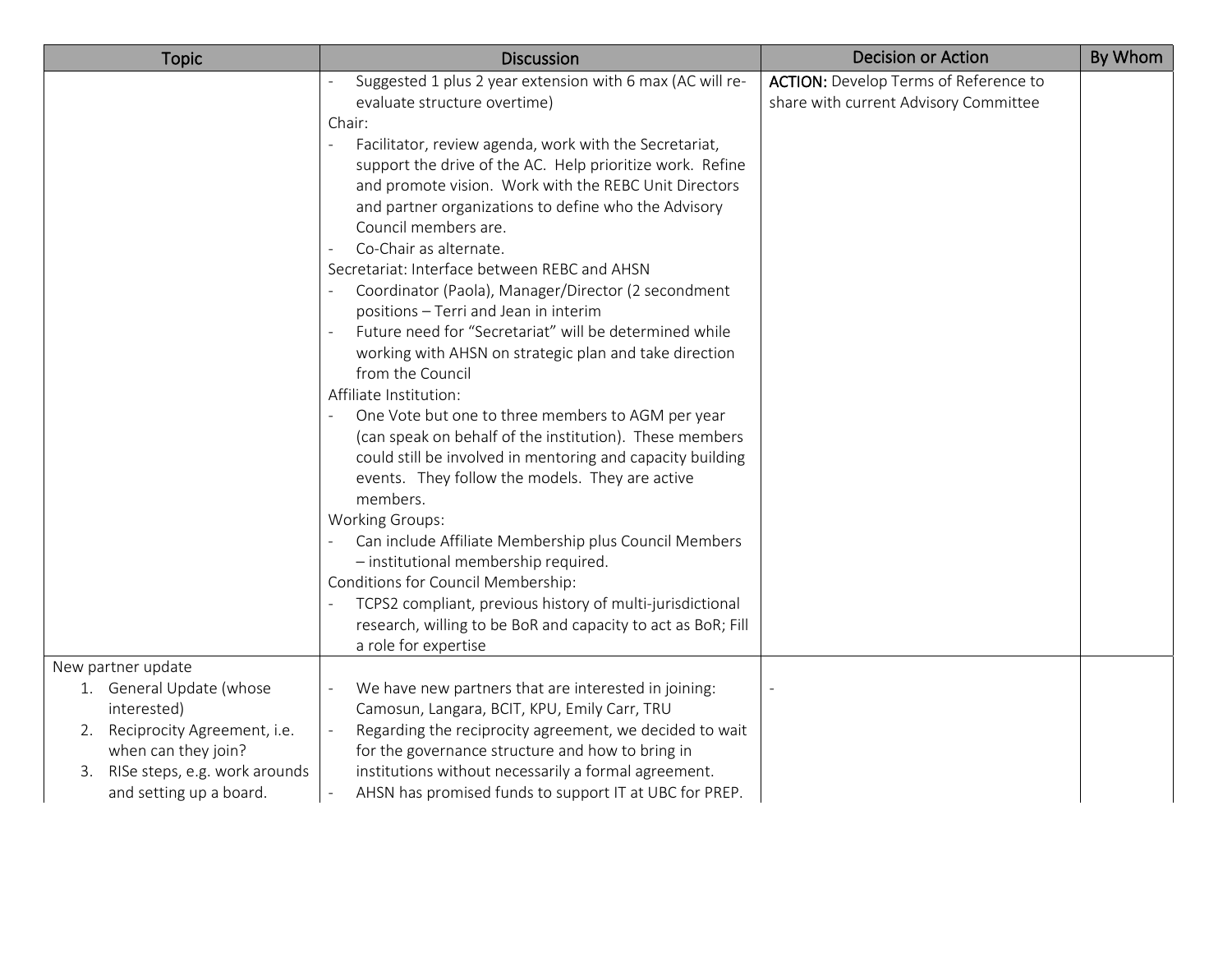| <b>Topic</b>                                                                                                                          | <b>Discussion</b>                                                                                                                                                                                                                                                                      | <b>Decision or Action</b>                                                                                                                                                                                      | By Whom                                 |
|---------------------------------------------------------------------------------------------------------------------------------------|----------------------------------------------------------------------------------------------------------------------------------------------------------------------------------------------------------------------------------------------------------------------------------------|----------------------------------------------------------------------------------------------------------------------------------------------------------------------------------------------------------------|-----------------------------------------|
|                                                                                                                                       | As a starting place for new organizations, we can provide<br>them with the policy that will be drafted based on the<br>guidance written by Julie.<br>Sarah Flann would like to take a step back from the<br>committee and Sara O'Shaughnessy will step in for Fraser<br>Health         |                                                                                                                                                                                                                |                                         |
| PREP Feedback                                                                                                                         |                                                                                                                                                                                                                                                                                        |                                                                                                                                                                                                                |                                         |
| 1. PREP Update and Upgrade<br>(Early Feb.)                                                                                            | RISe is scheduled to get an update in February 5, 2019<br>Testing is continuing for the RISe platform but will not<br>effect PREP significantly                                                                                                                                        |                                                                                                                                                                                                                |                                         |
| 2. Feedback on System.<br>PROCESS: Open discussion on<br>how it is going and gathering<br>concrete suggestions for best<br>practices. | There has not been much pushback to PREP and the<br>feedback from researchers has been varied, some love<br>RISe and some dislike it.<br>Best practices for PREP:                                                                                                                      | ACTION: ask if IT can program harmonized<br>studies to have a separate harmonized<br>amendment and annual renewal.<br>ACTION: include the request to have PREP                                                 | Jean                                    |
| (a) Notifications<br>(b) Initial Review<br>(c) Post Approval Activities                                                               | Identify your affiliation in the correspondence tab for<br>example "Island Health approves."<br>Problem Areas:<br>The model needs to be fleshed out a bit more for                                                                                                                     | send an email notification to all harmonized<br>boards when an approval certificate has<br>been released for a study.                                                                                          | Jean                                    |
|                                                                                                                                       | example, some sites come and go through the duration<br>of the research project<br>There is a delay for approval when an amendment and<br>annual renewal are done together<br>There is inconsistency in notification to the partner<br>boards when an approval certificate is sent out | Reports for minimal risk studies can be<br>pulled from RISe that will list all the studies<br>that have been approved for the month.<br>Has not been activated yet, but is on the list<br>to be activated soon | <b>INFO ONLY</b>                        |
|                                                                                                                                       |                                                                                                                                                                                                                                                                                        | Jean has suggested that Paola be added as<br>a board member on each institution's<br>board on PREP in order to have access to<br>their studies and troubleshoot and/or                                         | <b>FOR</b><br><b>CONSIDER</b><br>-ATION |
|                                                                                                                                       |                                                                                                                                                                                                                                                                                        | provide assistance to researchers.                                                                                                                                                                             |                                         |
| Documentation Approval Process,<br>e.g. discussion of BC Clinical ICF                                                                 | <b>BC Clinical ICF template</b><br>Moving forward for new working groups we need a built-<br>in consultation process to give people the time to go to<br>their senior leaders.                                                                                                         | ACTION: Agreed to post the final version of<br>the Clinical ICF on the REBC site and UBC<br>will link to it; everyone else will be sent the<br>link                                                            | Pia/Paola                               |
|                                                                                                                                       |                                                                                                                                                                                                                                                                                        |                                                                                                                                                                                                                | Paola                                   |